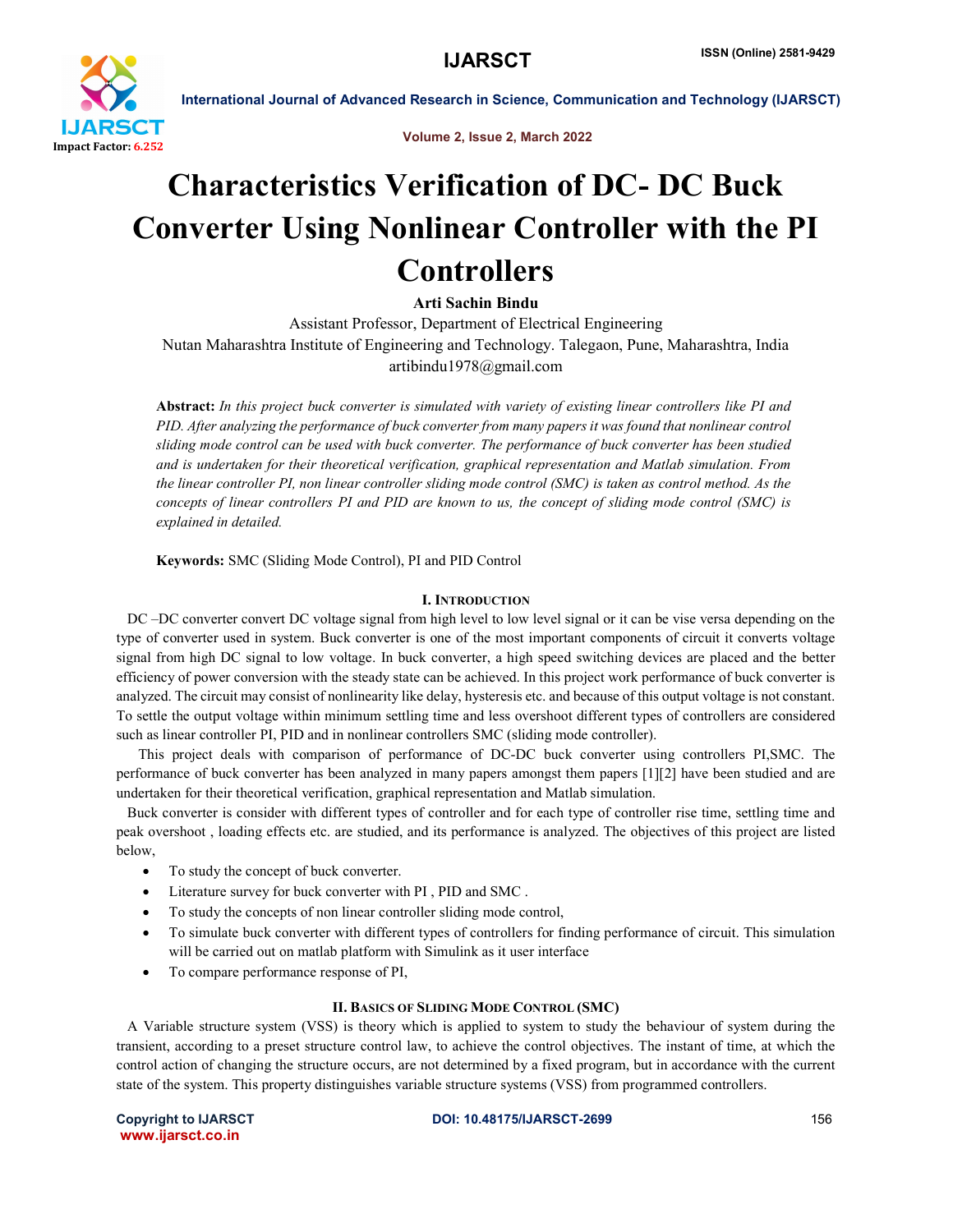

#### Volume 2, Issue 2, March 2022

 From this point of view, switch-mode power supplies represent a particular class of the VSS, since their structure is periodically changed by the action of controlled switches. The SMC for VSS offers an alternative way to implement a control action, which exploits the inherent variable structure nature of DC-DC converters

 The VSS are represented through the phase plane description of the constituent substructures. The phase plane description is the description of the different types of phase trajectories encountered in second order systems. Phase trajectories described by using simple second order systems and its important features of sliding mode control are studied in this chapter. The concept of sliding control is defined by graphical visualization of phase trajectories. Axes are the states of systems. The phase plane is divided into number of substructure and then the overall phase trajectory is composed for each substructure.

 Sliding mode was studied in conjunction with DC to DC converter. Nonlinearity, a system problem is considered with this. It is focused only on the hysteresis type of switching nonlinearities since it is most relevant to any electronic implementation of the switching device, including both analog and digital circuits and microprocessor code executions.

 The chattering phenomenon is generally perceived as motion which oscillates about the sliding surface. There are two possible mechanisms which produce such a motion. First, in the absence of switching nonlinearities such as delays, hysteresis i.e*.,* the switching device is switching ideally at high frequency. The presence of nonlinearities in series with the converter causes a small amplitude high frequency oscillation to appear in the neighborhood of the sliding surface.

#### 2.1 Reaching Mode

 The trajectory starting from anywhere in the phase plane in which the representative point moves to the switching line and reaches it is called reaching mode. In other words it is the time required to reach the error or rate of change of error to zero. The condition under which it occurs is called reaching condition.

#### 2.2 Sliding Mode

In this mode trajectory asymptotically tends to the origin of phase plane. To produce the discontinuous control signal which forces the system state to repeatedly cross and that immediately re-cross the surface, called "sliding surface" until it finally slides along the surface. This kind of motion is referred as sliding motion or sliding mode. As illustrated in figure 3.3.



#### Figure: Modes in SMC.

 The phase plane description is used widely to characterize second order systems. The axes of the phase plane are the system states. The instantaneous state of the system is represented on the phase plane by a Representative Point (RP) whose coordinates on the phase plane are the present states of the system. The study of the system involves the motion of the RP on the phase plane under different input and initial conditions. The evolution of the system states with respect to time on the phase plane, referred to as the phase trajectories or the state trajectories, represent the dynamic properties of the system.

#### III. SIMULATED MODEL OF BUCK CONVERTER

 Simulated model of buck converter by using Matlab are as shown in Figure. It consist of 24 V input DC supply, GTO (gate turn off thyristor) as switch, PWM (Pulse width modulation) generator for providing switching pluses to GTO. Inductor is of 69 µH[1] and capacitor is of  $220\mu$ F[1], with load resistance of 13  $\Omega$  [1]. The desired output from this converter is 12 V DC.

www.ijarsct.co.in

#### Copyright to IJARSCT **DOI: 10.48175/IJARSCT-2699** 157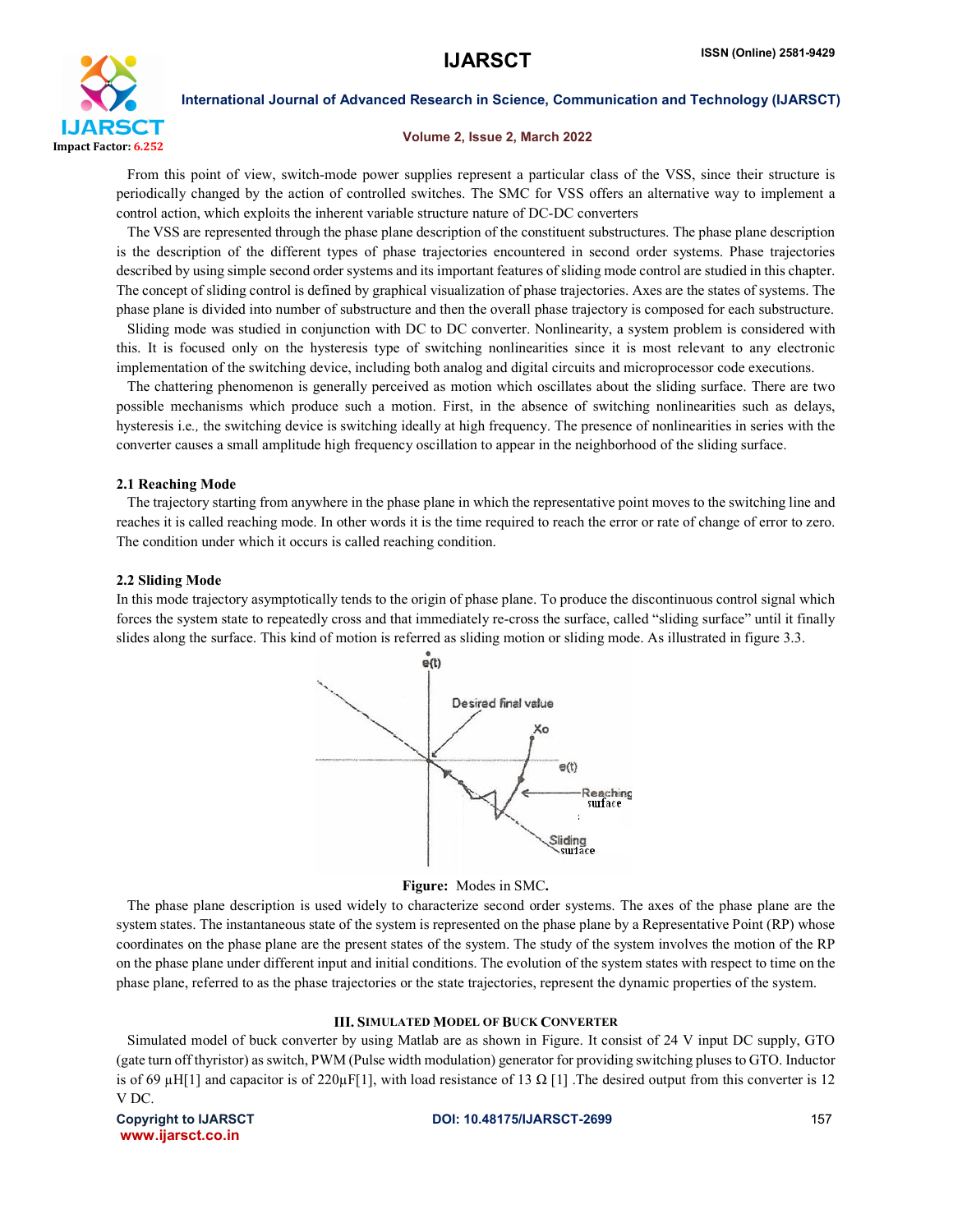

#### Volume 2, Issue 2, March 2022



Figure: Buck converter in Matlab Simulink.

The circuit has settling time of 2 msec and output voltage is 14.12 V which is required to settle at 12 V. To compensate these transients present in buck converter different types of controllers can be used.

#### IV. CONTROL METHODS

 Figure shows the block diagram with some methods that can be used to control DC-DC converters and the disturbances that have influence on the behavior of the converter and its stability. The feedback signal may be the output voltage, the inductor current, or both. The feedback control can be either analog or digital control. From these control methods PI, PID are linear control methods and SMC, SMC PID are the non- linear control methods. Comparison between linear and nonlinear control methods are given below.



## 4.1 PI Control Method

 Settling time of PI compensated buck converter circuit is 11 msec initial overshoot for output voltage is 27 V and 43 A for inductor current. After settling time of 11 msec output voltage is at 12V and inductor current is at 1.738 A.

#### Load Voltage



Copyright to IJARSCT **DOI: 10.48175/IJARSCT-2699** 158

www.ijarsct.co.in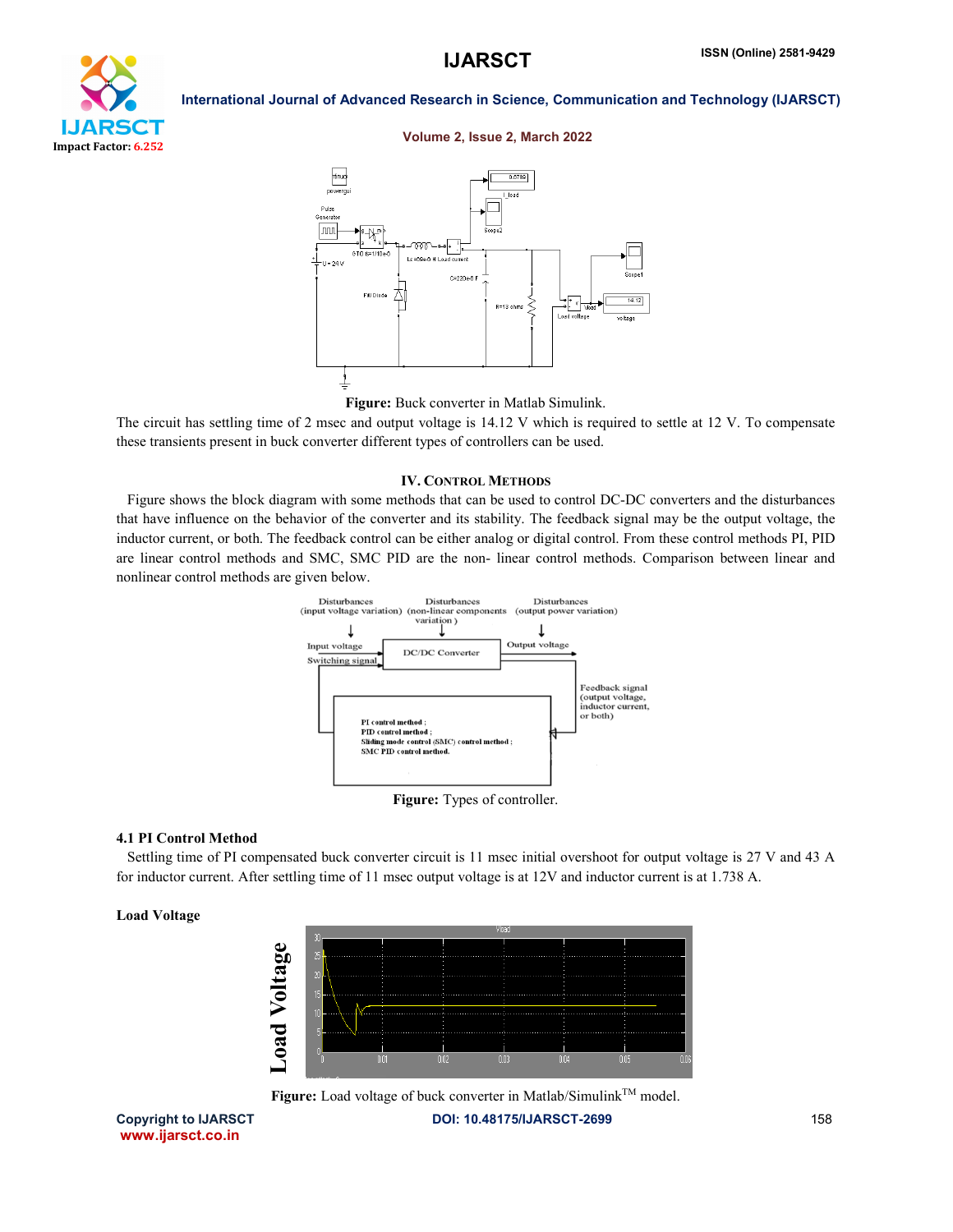

#### Volume 2, Issue 2, March 2022

Inductor Current



Figure: Inductor current from simulation.

## 4.2. Effect of Variation of Load Resistance on Buck Converter with PI Control

When buck converter is considered with PI control it has settling time of 11 msec and output voltage is at 12 V. When the circuit was tested under the load variation from 0 (open circuit) to short circuit, it was found that as load resistance increases load current decreases.



Figure: Bar graph for the variation of load resistance.

#### 4.3. Effect of variation of line voltage on buck converter with PI control:-

When the circuit was tested under the line variation from 20 V to 34 V, it was found that as line resistance increases, load current increases settling time is almost remains constant for PI controller.



Figure: Bar graph for the line variation.

#### SMC Control Method

From above all control methods sliding mode control is the only non linear method and its performance is studied for comparison with other linear methods. SMC could be implemented for switch mode power supplies. The simulation controller block diagram of SMC is shown in figure.

www.ijarsct.co.in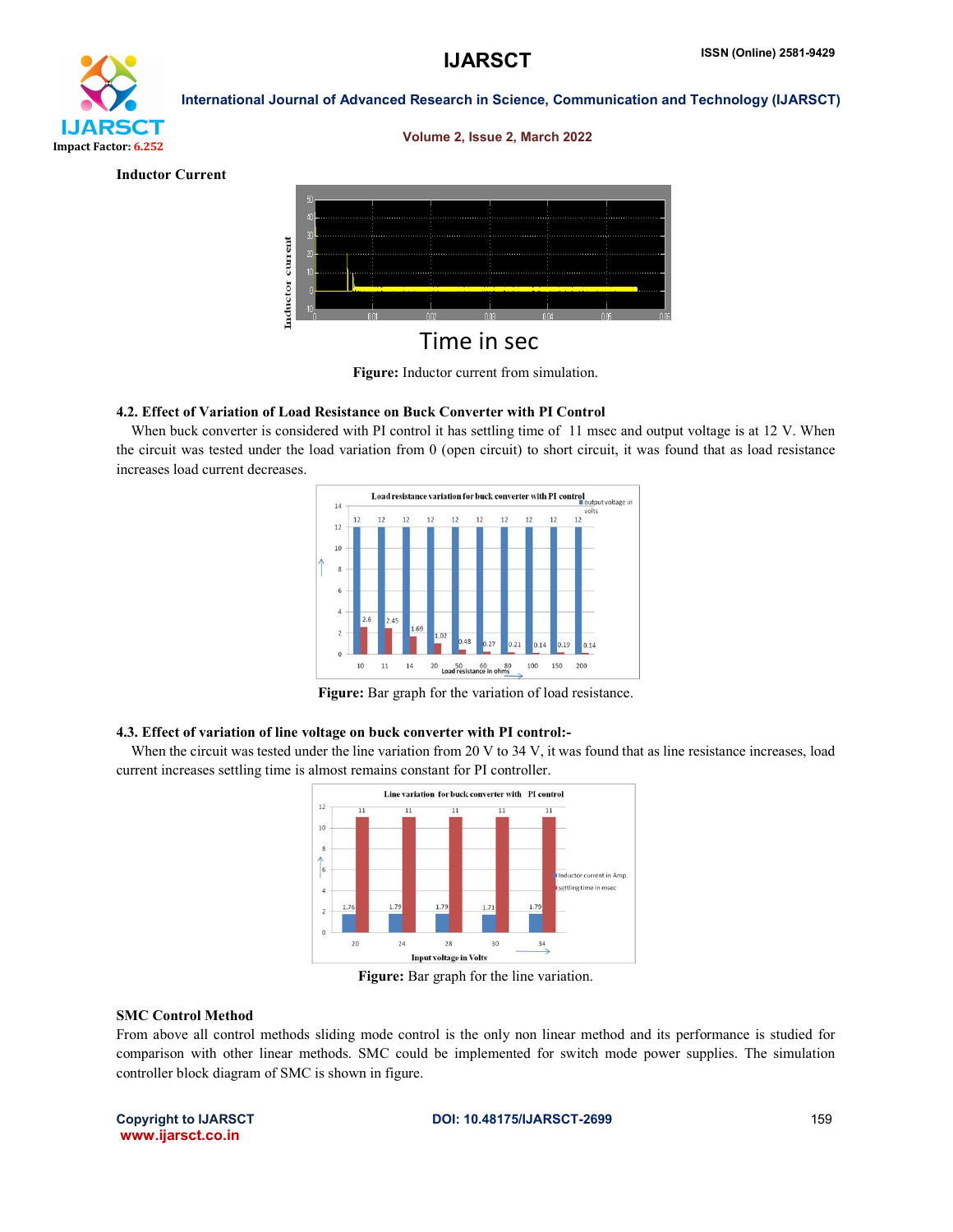

#### Volume 2, Issue 2, March 2022



Figure: The simulation controller block diagram SMC.

### 5.1.1 Selection of Various Parameters for the Circuit

 The control topology consists of a linear and non-linear part. The non-linear parameter can be selected, while it is left to the designer to tune the linear part and get the optimum values depending on the application. The output of the integral is amplified through a gain and the result is subtracted from the inductor loop, the difference is passed through a hysteresis. One major drawback of this model is the lack of a standard procedure to select the gain. The hysteresis parameter can be selected by measuring the peak-to-peak inductor current and these are the limits for the hysteresis parameters. Table 2:- Main Circuit Parameters:-

| Parameter name                | symbol    | Value      |  |
|-------------------------------|-----------|------------|--|
| Input voltage                 | $V_{in}$  | 24 volts   |  |
| Output voltage                | Vo        | 12 volts   |  |
| Capacitor                     | С         | $220\mu F$ |  |
| Inductor                      | Т.        | 69uH       |  |
| Load resistance               | Rт.       | 13 Q       |  |
| Nominal switching frequency f | $100$ kHz |            |  |
| Switch off                    | SW1       | $u = 0$    |  |
| Switch on                     | SW1       | $u=1$      |  |
|                               |           |            |  |

#### 5.2. Buck Converter with Sliding Mode Control Simulated Circuit Diagram



Figure: Simulation diagram for buck converter with SMC

 Considering above circuit in which a buck converter when considered with SMC controller it has been observed that the circuit has settling time of 20 msec. The output voltage attends steady state value of 12 V, which is expected output from this application. Under the load variation of SMC circuit from 0 to  $\infty$ , it was found that as load resistance increases load current decreases and settling time increases continuously.

www.ijarsct.co.in

Copyright to IJARSCT **DOI: 10.48175/IJARSCT-2699** 160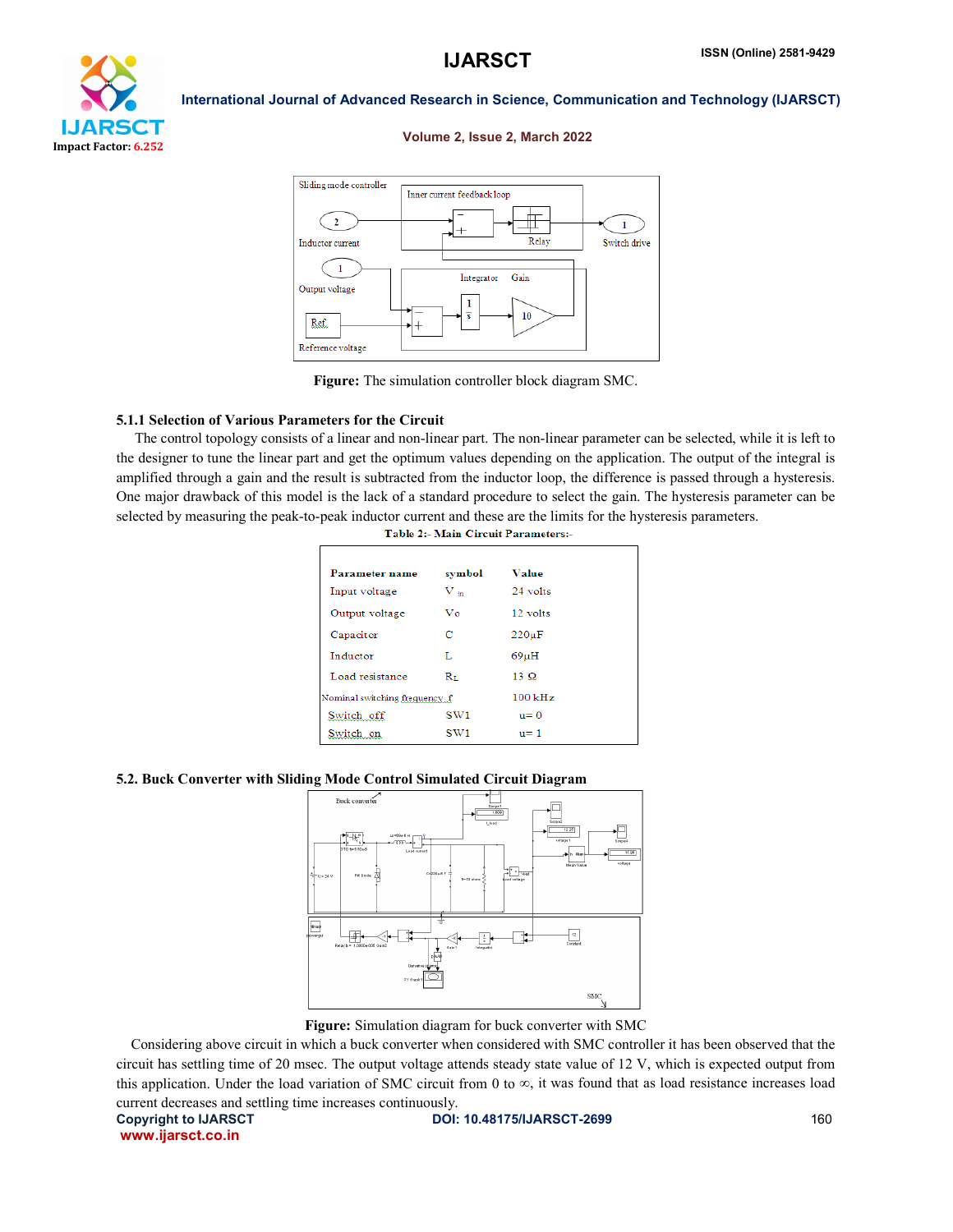# **IJARSCT** Impact Factor: 6.252

International Journal of Advanced Research in Science, Communication and Technology (IJARSCT)

#### Volume 2, Issue 2, March 2022

#### Variation of Load Resistance on Buck Converter with SMC Control



#### Figure: Bar graph for load resistance variation

Above bar graph shows the effect of load variation on buck converter with SMC controller. As resistance value increases inductor current decreases. For  $\infty$  resistance voltage is 23.69 and inductor current is 1.16e-10 A. But in the range of 10  $\Omega$  to 13 Ω load resistances inductor current and load voltage almost remain constant.

## VI. PERFORMANCE COMPARISON

Table 6.1 shows the summary of the performance characteristics of the buck converter between PI, SMC controller quantitatively. Based on the data tabulated in Table 6.1, while SMC has the slowest settling time of 20 m seconds. An extra of 17.5 m seconds is required for the SMC controller for steady state voltage. Table 6.1

| 1 avit 0.1 |                |                                                |                  |                              |                  |                         |                              |           |  |  |
|------------|----------------|------------------------------------------------|------------------|------------------------------|------------------|-------------------------|------------------------------|-----------|--|--|
|            |                |                                                | Output voltage   |                              | Inductor current |                         |                              |           |  |  |
|            | St.Ne.         | Type of circuit                                | <b>Rise Time</b> | Maximum<br>Peak<br>overshoot | Settling<br>Time | Rise<br>Time            | Maximum<br>Peak<br>overshoot | Settling  |  |  |
|            |                |                                                |                  |                              |                  |                         |                              | Time      |  |  |
|            |                | <b>Buck Converter</b>                          | $0.9m$ sec       | 11V                          | 4 m sec          | 0.9 <sub>m</sub><br>sec | 2A                           | 4 m sec   |  |  |
|            | $\overline{2}$ | <b>Buck Converter</b><br>with PI<br>controller | $0.25$ msec      | 25 V                         | 65<br>msec.      | 0.25<br>msec            | 40 A                         | 6.5 msec. |  |  |
|            |                |                                                |                  |                              |                  |                         |                              |           |  |  |

#### VII. COMPARISON GRAPH FOR RISE TIME, DELAY TIME AND SETTLING TIME FOR ALL EXISTING CONTROLLERS



Figure: Comparative graph for all existing controllers

7.1 Comparative graph for peak overshoot, regulation, output voltage and inductor current all existing controllers:-

 From comparison we can say for same output voltage and inductor current peak overshoot is maximum for PI control from the performance analysis of uncompensated buck converter we can say that because of disturbances and nonlinearities output voltage of converter is 14.12 V instead of 12 V.